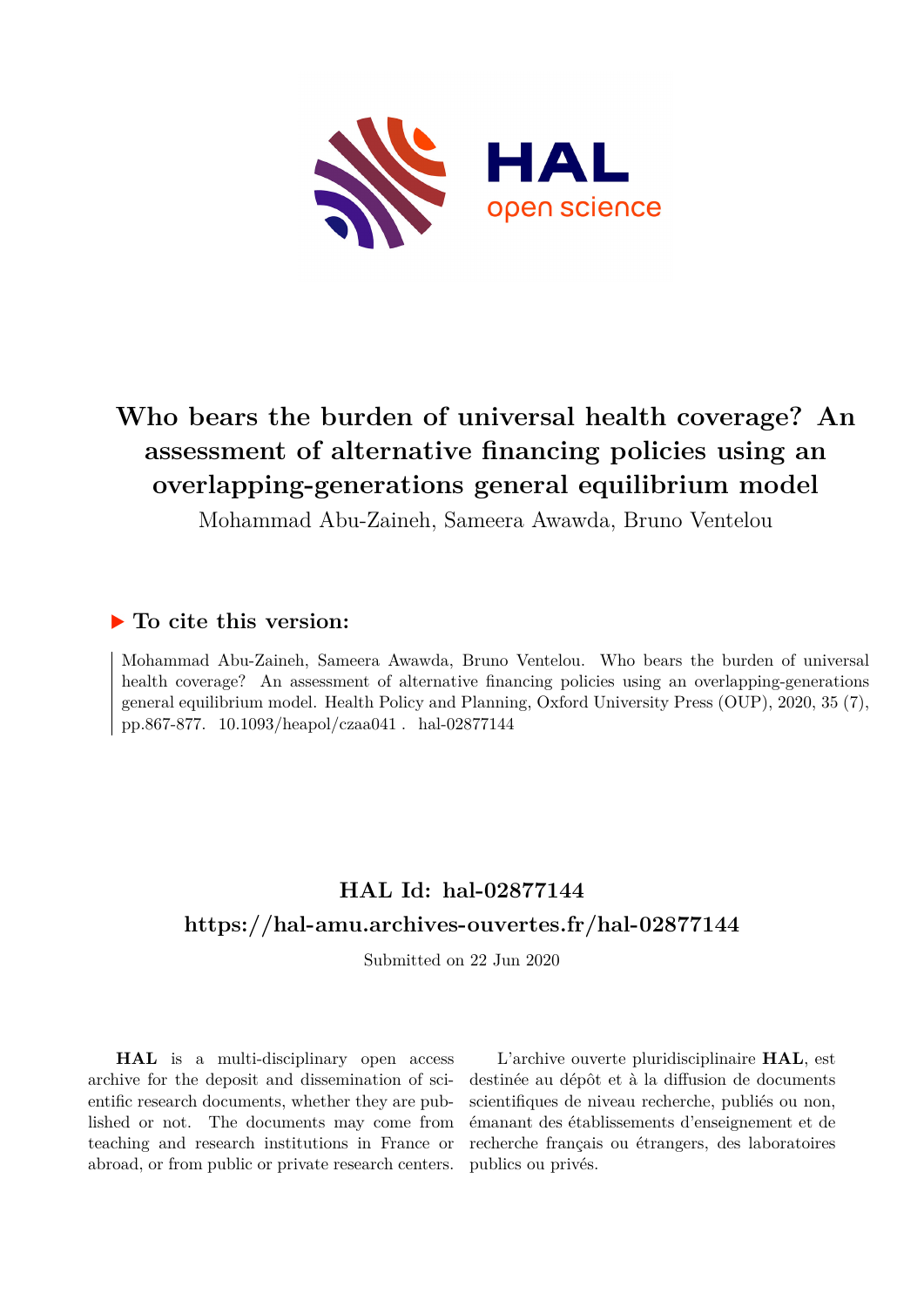## Who bears the burden of universal health coverage? An assessment of alternative financing policies using an overlapping-generations general equilibrium model

## Mohammad Abu-Zaineh, Sameera Awawda\* and Bruno Ventelou

Aix-Marseille University, CNRS, EHESS, Centrale Marseille, AMSE, and IDEP, 5 Boulevard Maurice Bourdet CS50498 F-13205 Marseille Cedex 01, France

\*Corresponding author. Aix-Marseille University, CNRS, EHESS, Centrale Marseille, AMSE, and IDEP, 5 Boulevard Maurice Bourdet CS50498 F-13205 Marseille Cedex 01, France. E-mail: sameera.awawda@univ-amu.fr

Accepted on 7 April 2020

### Abstract

In their quest for universal health coverage (UHC), many developing countries use alternative financing strategies including general revenues to expand health coverage to the whole popula-tion. Unless a policy adjustment is undertaken, future generations may foot the bill of the UHC. This raises the important policy questions of who bears the burden of UHC and whether the UHC-fiscal stance is sustainable in the long term. These two questions are addressed using an overlap-ping generations model within a general equilibrium (OLG-CGE) framework applied to Palestine. We assess and compare alternative ways of financing the UHC-ridden deficit (viz. deferred-debt, current and phased-manner finance) and their implications on fiscal sustainability and intergenera-tional inequalities. The policy instruments examined include direct labour-income tax and indirect consumption taxes as well as health insurance contributions. Results show that in the absence of any policy adjustment, the implementation of UHC would explode the fiscal deficit and debt-GDP ratio. This indicates that the UHC-fiscal stance is rather unsustainable in the long term, thus, calling for a policy adjustment to service the UHC debt. Among the policies we examined, a current rather than deferred-debt finance through consumption taxation emerged to be preferred over other policies in terms of its implications for both fiscal sustainability and intergenerational inequality.

Keywords: Universal health coverage, overlapping generations, computable general equilibrium, fiscal sustainability, intergenerational inequality

## Introduction

The core function of 'universal health coverage' (UHC) is to spread the financial burden of healthcare across the broader population (risk-subsidies) (Dye et al., 2013). In their quest to reach UHC, many developing countries rely on general government revenues to expand health coverage to the whole population (Lagomarsino et al., 2012; Kutzin et al., 2016). Unless a fiscal consolidation policy is undertaken in the short-run, the parallel expansion of the coverage of both the population and healthcare costs may result in a sizeable budgetary deficit (Gottret and Schieber, 2006; Somanathan et al., 2014). Shifting the UHC-debt burden to future generations, with at the same time subsidizing the healthcare of the current aged-population, may exacerbate intergenerational inequality. This raises the important policy questions on whether the UHC-fiscal stance is sustainable and to what extent the UHC-oriented reforms would result in intergenerational transfer (i.e. who bears the burden of UHC).

This article addresses the above questions using an overlappinggenerations in a computable general equilibrium (OLG-CGE) framework. This allows to measure intergenerational inequalities in a given country while accounting for its particular demographic changes as well as the general equilibrium effect on its agents' decisions over time. The OLG-CGE model is calibrated and applied to the occupied Palestinian territory (oPt), using nationally representative micro and macro data. The main health insurance scheme in the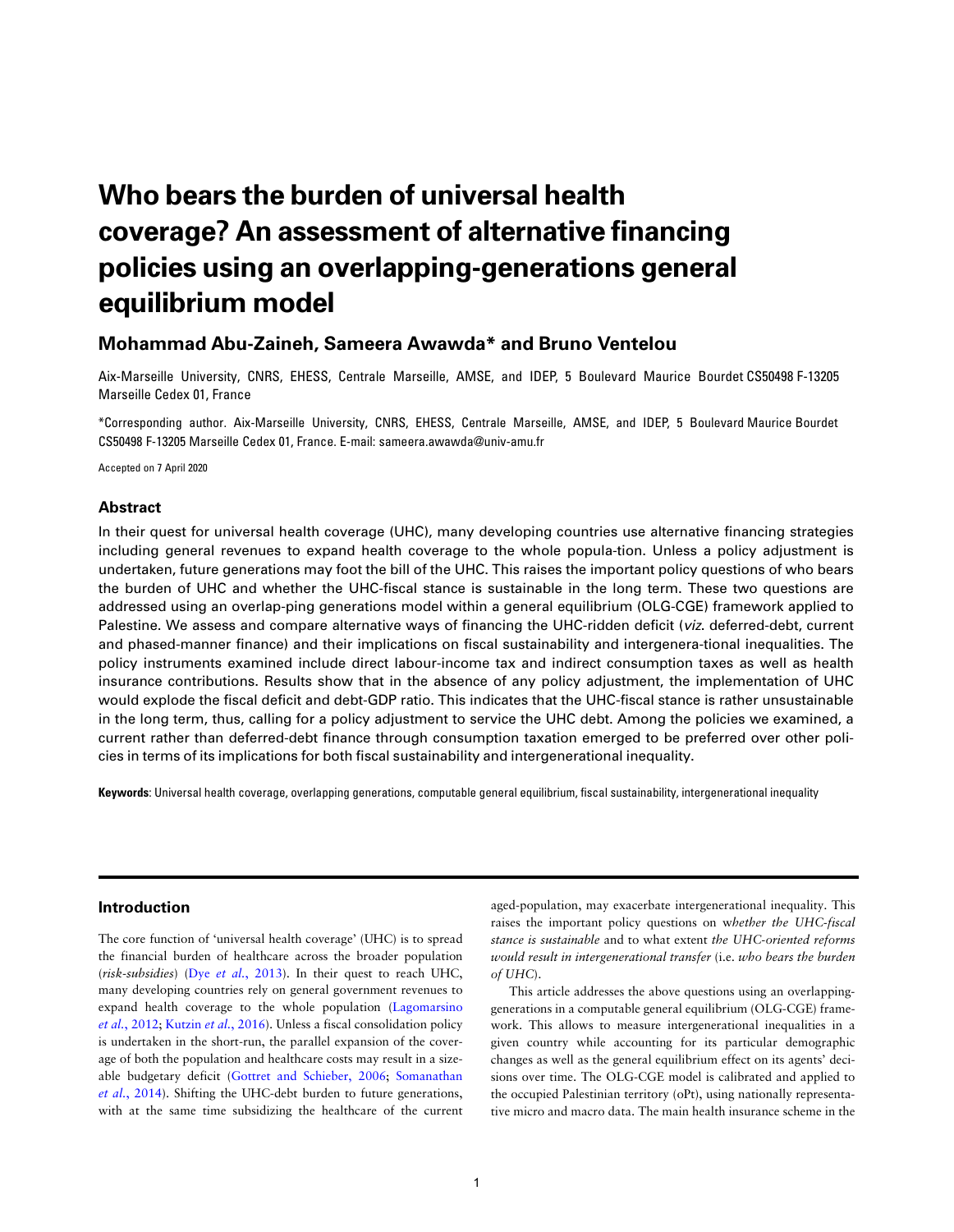#### Key Messages

- Universal health coverage (UHC) appears to be unsustainable in the long term in low health insurance coverage settings.
- The 'deferred-debt-finance' policies imply that UHC debt is repaid in the long term by future generations thus resulting in high intergenerational transfers.
- Policymakers may have to trade-off fiscal sustainability against intergenerational inequality in their way to achieve UHC.

oPt is the Government Health Insurance (GHI). The GHI covers the public sector employees on a mandatory basis while non-public sector employees can join on a voluntary basis (with a flat contribution rate of 5% of their basic monthly income) (World Bank, 2008). The little existing evidence on UHC suggests that the expansion of a publicly funded health insurance can have a confounding burden on government budget (Somanathan et al., 2014). Akin to other developing countries, given the budget constraints and the limited capacity to generate additional fiscal space in the oPt, the oPt government may have to consider alternative strategies to finance the expected additional health expenditures generated by UHC (Heller, 2006; WHO, 2017). Among these policies, current and phased-manner policy adjustment may be considered. These policies entail, respectively, paying the bill of UHC concurrently and gradually with its implementation. However, given the limited capacity of governments in the context of low-coverage and low-resource setting to raise additional revenues in the short term, some may argue in favour of a deferred-debt policy adjustment. The latter entails transferring the UHC-driven debt to future generations through, e.g. raising taxes or contributions.

We, therefore, assess and compare these alternative ways of financing the UHC debt and their implications for fiscal sustainability and intergenerational inequalities using microsimulation within the OLG-CGE model. The impact of fiscal consolidation policies on intergenerational inequality has been widely addressed in the literature, both theoretically and empirically. As in the domain of public deficit and debt, the magnitude of the intergenerational transfers will depend, among other things, on the respective size of the generations (i.e. the relative shares of the young vs the elderly) (Tovar and Urdinola, 2014), the contracted level of the debt (i.e. level of reimbursement rates), and of course the correlation between individuals' age and health status (Auerbach et al., 1994; Grundy, 2005), which are expected to be substantially different in developing countries compared with developed countries.

Empirical evidence shows that intergenerational inequality would depend on the type and timing of fiscal consolidation. For instance, Tokuoka (2012) shows that, in general, a delayed policy adjustment would increase the burden for young future generations while reducing that for current generations. Balassone *et al.* (2008) assessed the impact of different budgetary strategies on fiscal sustainability and intergenerational inequality in Europe while taking into account the increasing cost of population aging. Accordingly, an early tax adjustment may be preferred over phased-manner to avoid transferring the cost of aging population to future generations. Creedy and Guest (2008) analysed the implications of alternative tax regimes applying to private pensions for intergenerational inequality and social welfare. Their results suggested that tax exemption of all private pension benefits may increase intergenerational inequality among the older and younger workers.

Intergenerational inequality has been assessed by either comparing consumption or utility across generations (e.g. Creedy and

Guest, 2008; Guest, 2008; Andersen and Gestsson, 2016) or by using a summary measure of income inequality such as Gini index (e.g. Van Kippersluis et al., 2009). Unlike the common practice in the literature, this article proposes two simple measures to assess UHC-ridden intergenerational inequality at each time period, viz. the relative incremental burden (RIB) of UHC across generations (young vs elderly and current vs future). These are defined as the ratios of the net incremental burden borne by each generation in the post- and pre-policy adjustment.

Methods and results reported in this article can be useful to help inform policy design on the appropriate path towards implementing an equitable and sustainable UHC. The remaining of this article is organized as follows. The next section (Methods and materials section) presents the method, simulation scenarios and the datasets used in the analysis. Results: the impact of UHC on fiscal sustainability and intergenerational inequality section presents the results. Discussion section discusses the main findings and Conclusion section concludes.

### Methods and materials

We apply an OLG model within a CGE framework (OLG-CGE) to investigate the potential impact of UHC reform on intergenerational inequalities in the oPt. The OLG-CGE allows taking into account the mutual influence between macro-units (aggregate economic implications) and micro-units (distributional effects) (Wickens, 2012). It also allows taking into account heterogeneity across individuals by disaggregating them according to a set of characteristics, which include amongst others, age, gender, employment status and socio-economic status. The model is first calibrated at the initial steady state (baseline equilibrium of 2015). We, then, apply different policy scenarios with the aim of assessing the impact of UHC on intergenerational inequalities and to find the optimal financing-mix that guarantee an equitable and sustainable UHC. The macroeconomic impact of UHC reform is, first, examined within the Sustainable Development Goals (SDGs) timespan (2015–30). The UHC impact on intergenerational inequality is then examined within a wider timespan following 2030.

#### Model setup

#### Time and demographics

The available demographic surveys provide information on the population structure by 5-year age groups, starting with 0–4 years and ending with 80 years and over. Thus, our OLG model involves three generations: (1) children and adolescents aging from 0 to 19 years ( $J_1$  =4 cohorts), (2) young and adults aging from 20 to 59 years ( $J_2 = 8$  cohorts) and (3) the elderly ageing 60 years and above  $(I_3 = 5$  cohorts). We assume no child labour, children and adolescents totally depend on their parents. The influence of children and adolescents on the model is thus only captured through the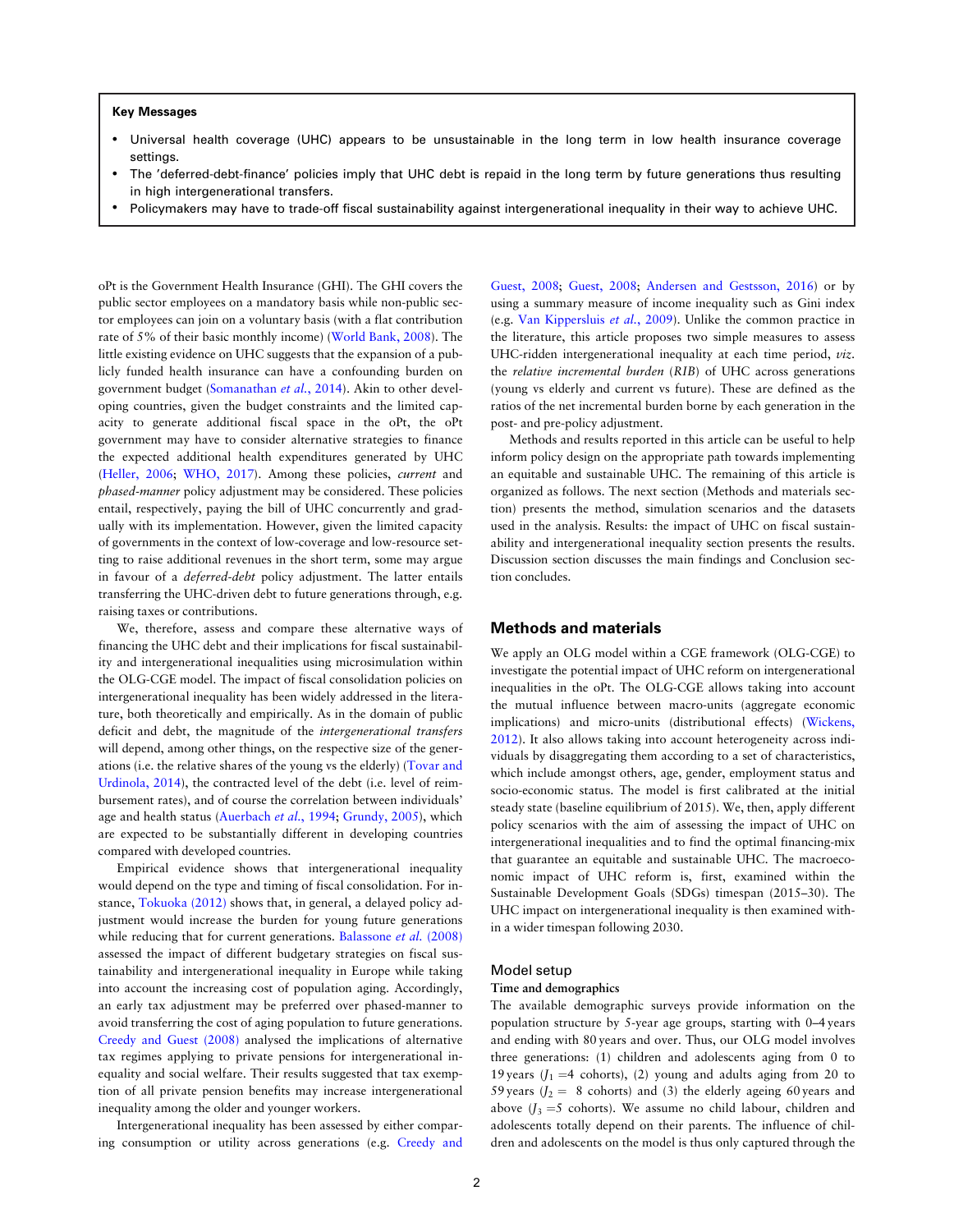value of their aggregate consumption expenditures which varies according to their relative size in the demographic profile. We further assume that the young supply labour and the elderly are retired. The construction of the working force cohorts is rather context specific. According to the different Palestinian national surveys, the minimum age of the head of the household, who is responsible for making decisions, is around 21–23 years old. We, therefore, assume that individuals younger than 20 years old belong to the cohorts of children and adolescents. As regards the retirement age, the average actual age of retirement is 60 years old.

We consider a discrete time model with a 5-year period. At each period, a new cohort is born while elderly are allowed to live until the age of 84 and in-between groups become one period older. Each agent lives with uncertainty that is captured by the survival rate, q. The probability that an agent belonging to the  $j<sup>th</sup>$  age group  $(j = 1, \ldots, 17)$  survives to the next period (i.e. enter the  $(j + 1)$ <sup>th</sup> age group) is  $q_{j+1}$ , where  $q_{>17}$  is zero. The size of each age group at time t is denoted by  $N_{j,t}$  where the total size of the population is  $N_t = \sum_{j=1}^{17} N_{j,t}$ . We employ the cohort-component method to project the population (Smith et al., 2006). This involves replicating the population at each time period according to the following Markov process. The size of each age group  $j = 2, \ldots, 17$  is calculated as  $N_{j,t} = q_{j,t} N_{j-1,t-1}$ . Since investment in health is expected to improve the survival rate (Halliday et al., 2019), we assume that the survival rate at period,  $t, q_{j,t} = q_{j,t-1}(1+p_j)$  where  $p_j$  is extrapolated based on historical census of the population (PCBS, 2010). The survival rate of the first period is calibrated on the baseline data such that  $q_{j,1} = (\eta_{j,t_0}/\eta_{j-1,t_0-1})(1 + n_{t_0})$ , where  $\eta_{j,t_0}$  is the share of group j in the population and  $n_{t_0}$  is the population growth rate.

The size of the newborn cohort is  $N_{1,t} = f \sum_{j=4}^{10} N_j^{\text{female}}$ , where f is the fertility rate—assumed to be constant—calculated as the size of the newborn cohort divided by the size of women in the reproductive age, and  $N_f^{\text{female}}$  is the female size in age group *j*. The population growth rate at period t is thus measured as  $n_t = (N_t/N_{t-1}) - 1$ . Figure 1 shows the actual decomposition of the Palestinian population living in the West Bank and Gaza Strip at the baseline 2015 and the projections for each generation for the next 45 years. As shown,

the share of the elderly, which is relatively small at the baseline would almost double by 2060 while the share of young would remain almost the same.

#### Agents' preferences

The young, belonging to cohort  $J_1 < j < J_1 + J_2$ , maximize their expected discounted utility along their life cycle. Each individual in group *j* decides over a set of choices,  $c_{j,t}^y = \{l_{j,t}, x_{j,t}, b_{j,t}, a_{j+1,t+1}\}$ , where  $l_t$  is labour supply,  $x_t$  is consumption expenditure of nonhealth goods and services,  $h_t$  is healthcare expenditure and  $a_{t+1}$  is assets. The young earn labour income and pay income and consumption taxes,  $\tau_t^l$  and  $\tau_t^c$ , in addition to health insurance premiums,  $\pi_t$ , and pension contributions,  $\tau_t^{Ph}$ . The young programme is thus,

$$
\max_{c_{j,t}^y} E_0 \sum_{t=t_0, j=j_0}^T \beta^t q_{j,t} U(x_{j,t}, b_{j,t}, l_{j,t})
$$
 (1)

subject to the resource constraint

$$
\left(1 - \tau_t^l - \tau_t^{Pb} - (1 - \psi_t)\pi_t\right)w_t l_{j,t} \Gamma(5 \le j \le 12) + (1 + r_t)a_{j,t} + (1 - \pi_t)IP_{j,t} \Gamma(13 \le j \le 17) = (1 + \tau_t^c)(x_{j,t} + x_t^c \Gamma(5 \le j \le 12)) + \left(1 - (1 - \kappa_t)(1 - o_t)\right)(b_{j,t} + b_t^c \Gamma(5 \le j \le 12)) + a_{j+1,t+1},
$$
\n(2)

where  $\beta \in [0, 1]$  is the time preference rate,  $\psi_t \in [0, 1]$  is the fraction of the health insurance premium paid by the employer,  $\kappa_t$  is the copayment rate,  $o_t$  is the out-of-pocket payments rate,  $w_t$  is the wage rate,  $r_t$  is the interest rate,  $x_t^c$  and  $h_t^c$  are the children expenditure on consumption of non-health goods and services and healthcare, respectively. The index function,  $\Gamma(\cdot)$ , takes one if the condition between parentheses is satisfied, zero otherwise. The specification chosen for the utility function, when  $j \in \{5, \ldots, 12\}$ , is

$$
U(l_{j,t}, x_{j,t}, b_{j,t}) = \log \Bigl( x_{j,t}^{1-\alpha_j} b_{j,t}^{\alpha_j} - \mu_j l_{j,t}^2 \Bigr), \tag{3}
$$

where  $\alpha_i$  is the expenditure shares of h for group, j. Individuals gain disutility from labour, where  $\mu_i$  is a labour distribution parameter



Figure 1 Projections of the Palestinain population in the West Bank and Gaza Strip 2015–60.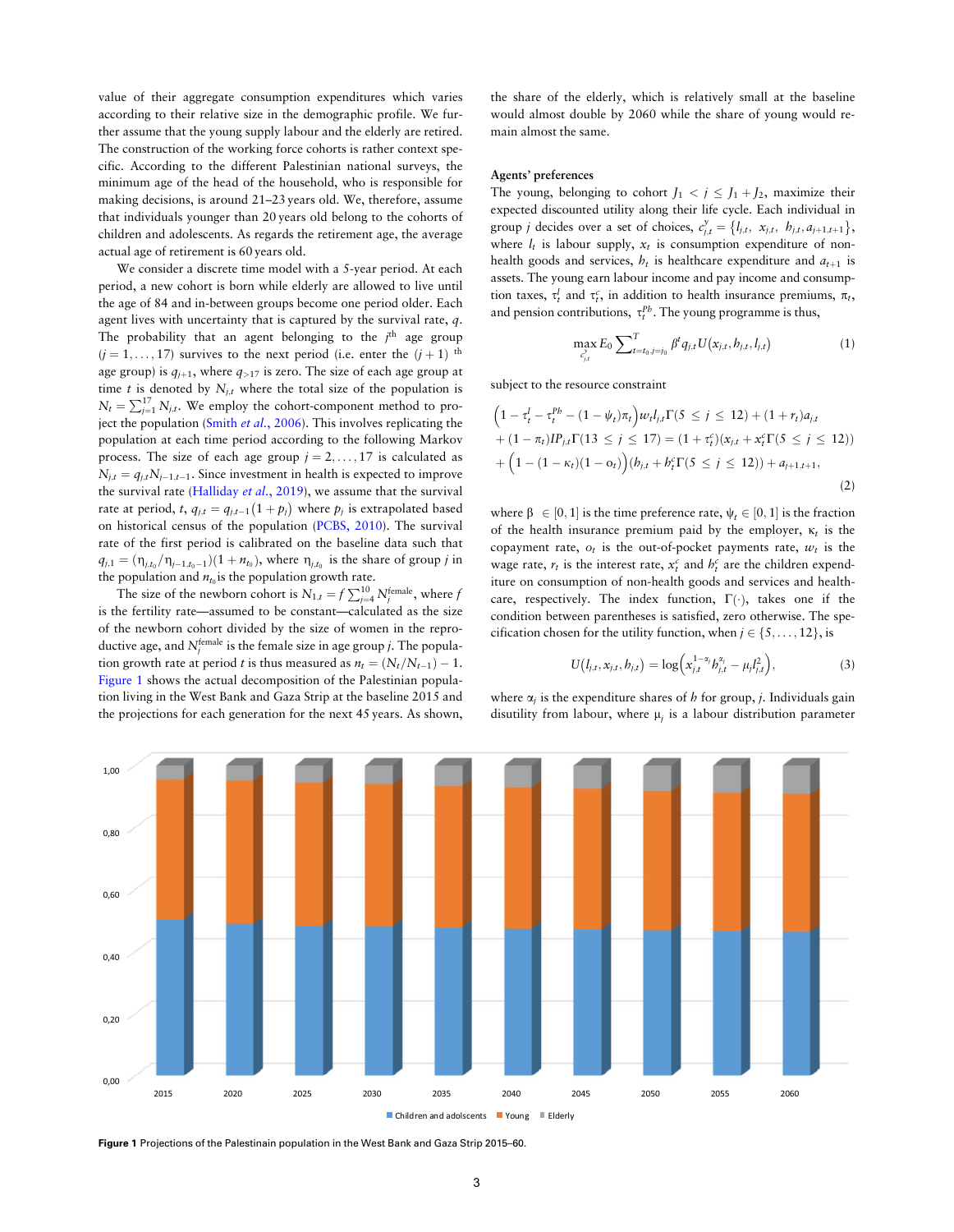measuring the relative weight of labour in the utility function. Unlike the common practice where  $\mu$  is assumed to be constant (e.g. Auerbach and Kotlikoff, 1987; Bassetto, 2008),  $\mu$  is calibrated here on the baseline data and is allowed to vary across age-gender groups. When become elderly, individuals receive retirement pension income,  $IP_{j,t} = (\tau_t^{Pb} + \tau_t^{PG})(T'/T')\overline{w_t l_{12,t}}$ , where  $\overline{w_t l_{12,t}}$  is the corresponding average labour income of the  $12<sup>th</sup>$  age group,  $\tau_t^{PG}$  is the government contribution rate to the pension system,  $T<sup>l</sup>$  is the number of working years and  $T<sup>r</sup>$  is the number of years an individual is expected to live in retirement. The utility function corresponds to age group  $j \in \{13, \ldots, 17\}$  is

$$
U(x_{j,t}, b_{j,t}) = \log x_{j,t} + v_j b_{j,t} + b_j b_{j,t}^2,
$$
\n(4)

where  $v_i > 0$  captures the alleviation of sickness and  $b_i < 0$  captures the disutility of sickness related to aging.<sup>1</sup> The elderly decide over the set  $c_{j,t}^o = \{x_{j,t}, b_{j,t}, a_{j+1,t+1}\}\$ . Accordingly, their optimization problem is,

$$
\max_{c_{j,t}^o} E_0 \sum_{t=t_0, j=13}^T \beta^t q_{j,t} U(x_{j,t}, b_{j,t})
$$
 (5)

subject to the resource constraint

$$
(1 + r_t)a_{j,t} + (1 - \pi_t)IP_{j,t} = (1 + \tau_t^c)x_{j,t} + (1 - (1 - \kappa_t)(1 - o_t))b_{j,t} + a_{j+1,t+1}.
$$
\n
$$
(6)
$$

The first-order conditions (FOCs) give, amongst others, the equations of intratemporal substitution between health and non-health consumption expenditures for young and elderly, respectively, as follows:

$$
\frac{(1 - \alpha_j)h_{j,t}}{\alpha_j x_{j,t}} = \frac{(1 + \tau_t^c)}{(1 - (1 - \kappa_t)(1 - o_t))}
$$
(7)

$$
\frac{(v_i + 2b_j b_{j,t})}{x_{j,t}} = \frac{(1 + \tau_t^c)}{(1 - (1 - \kappa_t)(1 - o_t))}.
$$
 (8)

These FOCs show how the substitution between health and nonhealth consumption expenditures differs between young and elderly. Equation (8) suggests that at the margin the elderly tends to have a subsistence level of health expenditure, that is equal to  $-v_j/(2b_j + 1) > 0$ , to improve their well-being. By contrast, Eq. (7) indicates that the amount of health expenditures of the young may be equal to zero.

#### 2.1.3 Technology

The production sector is represented by a single competitive firm that produces a single good with constant return to scale according to the following Cobb–Douglas function:

$$
Y_t = T_t K_t^{\gamma} L_t^{1-\gamma}.
$$
\n<sup>(9)</sup>

The firm optimization problem is given by,

$$
\max_{K,L} T_t K_t^{\gamma} L_t^{1-\gamma} - \left[1 + r_t + \tau_t^k + \delta_t\right] K_t - (1 + \psi_t \pi_t) w_t L_t, \tag{10}
$$

where  $\tau_t^k$  is tax on capital, K, L is total demand for labour,  $\delta_t$  is the depreciation rate,  $Y_t$  is aggregate output,  $T_t$  is technology parameter and  $\gamma$  is the shares of K of total output. The set of inputs' prices  $\{w_t, r_t\}$  of the competitive equilibrium at period t is,

$$
\left\{w_t = \left[(1-\gamma)T_tK_t^{\gamma}L_t^{-\gamma}\right]/(1+\psi_t\pi_t), \ r_t = \gamma T_tK_t^{\gamma-1}L_t^{-1-\gamma} - \left(1 + \tau_t^k + \delta_t\right)\right\},\tag{11}
$$

where capital accumulation is given by:  $K_{t+1} = I_t + (1 - \delta_t)K_t$ ,  $I_t$  is aggregate investment.

#### Government

The government raises revenues,  $R_t$ , from proportional taxes on consumption, income, capital and labour, transfers from abroad,  $Tr_t^G$  and revenues of the health insurance account,  $R_t^{HI}$ . Thus,

$$
R_t = \tau_t^c C_t + \tau_t^k K_t + (\tau_t^l + \tau_t^{Pb}) w_t L_t^s + Tr_t^G + R_t^{HI}, \qquad (12)
$$

where  $C_t$  is the aggregate consumption and  $L_t^s$  is the aggregate labour supply. Government revenues from the insurance account are given by,

$$
R_t^{HI} = \sum_{j=5}^{17} N_{j,t} \Big[ \pi_t w_t \overline{l}_{j,t} \Gamma(5 \le j \le 12) + \pi_t IP_{j,t} \Gamma(13 \le j \le 17) + (1 - (1 - \kappa_t)(1 - o_t)) \overline{b}_{j,t} \Big] + (1 - (1 - \kappa_t)(1 - o_t)) H_t^c,
$$
\n(13)

where  $\overline{b}_{j,t}$  is the average health expenditure of the  $j^{\text{th}}$  age group and  $H_t^c = \sum_{j=1}^{j_*} N_{j,t} \overline{b}_t^c$ . Thus,  $R_t^{HI}$  is total contributions paid as premiums from income in addition to the share of health expenditure paid as copayment and out-of-pocket payments. The government is assumed to be the single provider of healthcare. It spends on public consumption on non-health sectors,  $C_t^G$ , the UHC programme,  $G_t^H$ and the pension system,  $P_t$ . Total government expenditure G is thus given by,

$$
G_t = C_t^G + G_t^{HI} + P_{t}, \t\t(14)
$$

where

and

$$
G_t^{HI} = \sum_{j=1}^{17} N_{j,t} (1 - \kappa_t)(1 - o_t) \overline{b}_{j,t}
$$
 (15)

$$
P_t = \sum_{j=13}^{17} N_{j,t} I P_{j,t}.
$$
 (16)

Lastly, the government debt  $(B)$  is given as,

$$
B_{t+1} - (1 + r_t)B_t = G_t - R_t.
$$
 (17)

#### Foreign trade

For completeness, we add the foreign sector account where the balance of payment is given by,

$$
TB_t = A_{t+1}^f - (1+r_t)A_t^f, \tag{18}
$$

where  $TB_t$  is net exports, and  $A_t^f$  is foreign assets.

#### Aggregation and market clearing

The total weighted consumption,  $C_t$ , at each time period is given by,

$$
C_t = \sum_{j=1}^{17} \sum_{k=1}^{3} Pr_k N_{j,t} (\overline{x}_{j,t} + (1 - (1 - \kappa_t)(1 - o_t))\overline{b}_{j,t}),
$$
(19)

where  $\overline{x}_{j,t}$  is the average consumption expenditure on non-health goods and services of the  $j<sup>th</sup>$  age group and  $Pr_k$  is the share of the population according to their health insurance status (insured, uninsured, newly insured). Total labour is given by,

$$
L_t = \sum_{j=5}^{12} (1 - u_t) N_{j,t} \bar{l}_{j,t}.
$$
 (20)

where  $u_t$  is the unemployment rate and  $\overline{l}_{i,t}$  is the average labour supplied by group *j*. Total households' assets,  $A_t$ , is given by,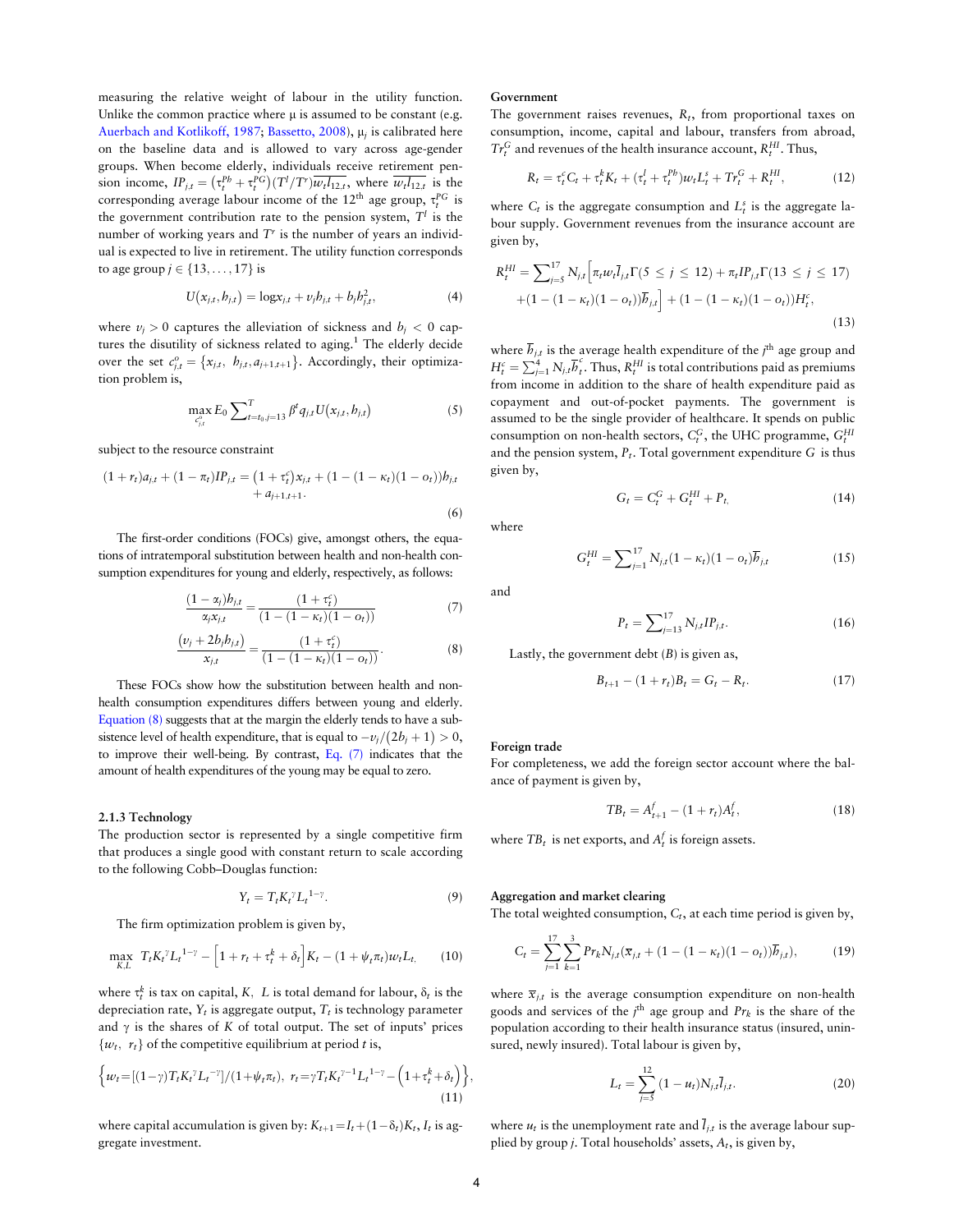| <b>Table 1</b> Values of the model parameters in the baseline |  |
|---------------------------------------------------------------|--|
|---------------------------------------------------------------|--|

| Parameter                                                     | Values                                       |
|---------------------------------------------------------------|----------------------------------------------|
| Demographics                                                  |                                              |
| Population growth rate, $n_{t_0}$                             | 0.156                                        |
| Fertility rate, f                                             | 0.603                                        |
| Survival rates, $q_i$                                         | $\in [0.65, 0.99]$                           |
| Proportional change in the survival rate, $p_i$               | $\in [7 \times 10^{-5}, 4 \times 10^{-3}]$   |
| Population shares, $\eta_{i,t_0}$                             | $\in [0.005, 0.15]$                          |
| Households preferences                                        |                                              |
| Discount rate, $\beta$                                        | 0.985                                        |
| Shares of healthcare expenditure, $\alpha_i$                  | [0.028, 0.135]                               |
| Labour distribution parameter, $\mu_i$                        | [0.00023, 0.0007]                            |
| Utility of elderly, $v_i$                                     | $\in [8 \times 10^{-4}, 1.1 \times 10^{-3}]$ |
| Utility of elderly, $b_i$                                     | $-1 \times 10^{-6}$                          |
| Technology                                                    |                                              |
| Total factor productivity, T                                  | 3.34                                         |
| Interest rate, r                                              | 0.2%                                         |
| The capital share, $\gamma$                                   | 0.25                                         |
| Depreciation rate, $\delta$                                   | 0.43                                         |
| UHC-oriented reform parameters                                |                                              |
| Premium rate, $\pi$                                           | 5% and 6%                                    |
| Copayment share, $\kappa$                                     | 15%                                          |
| Out-of-pocket payment share, o                                | 40%                                          |
| Fraction of premium rate at the firm                          | 30%                                          |
| level, $\psi$                                                 |                                              |
| Population coverage rate, $Pr_k$                              | 65%                                          |
| Policy parameters                                             |                                              |
| Income tax, $\tau^l$                                          | 5%                                           |
| Tax on capital, $\tau^k$                                      | 6.7%                                         |
| Tax on consumption, $\tau^c$                                  | 16%                                          |
| Employee contribution to the pension                          | 0.07                                         |
| system, $\tau^{PH}$                                           |                                              |
| Government contribution to the pension<br>system, $\tau^{PG}$ | 0.09                                         |
| Unemployment rate, u                                          | 25.9%                                        |

$$
A_t = \sum_{j=5}^{17} N_{j,t} \overline{a}_{j,t},
$$
 (21)

where  $\overline{a}_{j,t}$  is the average assets for group *j*. The equilibrium requires that: (1) the capital market clears,  $K_t = A_t + A_t^f - B_t$  and (2) aggregate supply equals aggregate demand,  $Y_t = C_t + G_t + I_t + T B_t$ .

### Calibration and settings

To solve the model, the values of parameters, which are summarized in Table 1, are either calibrated on the benchmark data or set to their real values or to similar values reported in the literature. Demographic parameters for the baseline are calculated using the 2010–15 demographic surveys (PCBS, 2010, 2015). As shown in Table 1, the survival rate,  $q_i$ , which is calculated using life tables, is decreasing with age (e.g.  $q_{17} = 65\%$  for elderly of the last age group). The value of the proportional rate of the survival rate,  $p_i$ , is found to be in the range  $[7 \times 10^{-5}, 4 \times 10^{-3}]$ . The main source of micro-data is the 2011 Palestinian Expenditures and Consumption Survey (PECS-2011) (PCBS, 2012a). The PECS is the main nationally representative cross-sectional survey that provides detailed information on health and non-health consumption expenditures of the Palestinian households. The parameters,  $\alpha_i$ ,  $\mu_i$ ,  $\nu_i$  and  $b_i$  are calibrated using the FOCs for heterogeneous households and the PECS-2011. The initial endowments,  $c_{j,0}^y$  and  $c_{j,0}^o$ , are first calculated for both young and elderly based on the PECS-2011, then the preference

parameters are calculated for each household using the FOCs. Both  $\alpha_i$  and  $\mu_i$  are found to follow a U-shaped pattern with values higher for the female for  $\alpha_i$  and values higher for the male for u. The discount utility parameter,  $\beta$  is set at 0.985 as in Auerbach and Kotlikoff (1987).

Parameters pertaining to the macro-level are calibrated using macro data which are obtained from the Social Accounting Matrix (SAM-2011) (PCBS, 2012b) and the national accounts of 2015 (PCBS, 2016). The original SAM is composed of 16 disaggregate sectors for both the consumption and the production sides. Given our assumption of a single representative firm that produces the aggregate final output of the economy, the 16 disaggregate sectors are reduced to a single aggregate sector. The aggregate output, public and private investments, and aggregate labour supply are first calculated. Then, all technology parameters are calibrated to replicate the baseline macro data, where T equals to 3.34,  $\gamma$  equals 25% reflecting a labour-intensive economy and  $\delta$  equals to 43%.

The parameters of the current GHI are calculated based on health reports and surveys published by the Ministry of Health (Palestinian Ministry of Health 2012, 2015; PCBS and MoH, 2013). We assume that the ratio of private health expenditures to public health expenditures is one-to-one, thus the individuals pay 50% of the total cost of healthcare. We decompose this into out-of-pocket payments ( $o_t = 40\%$ ), which is the direct health expenditures that households pay for uncovered healthcare and services, and copayment ( $\kappa_t = 15\%$ ) for covered healthcare and services. As for the health insurance contribution rate, each employed individual pays 5% of her income in addition to an amount equals to \$1.5 for each additional dependent. For the purpose of our analysis, we assume that, on average, young pay a contribution rate equals to 6%, while elderly pay a lower rate which equals to 5%. Finally, the baseline coverage rate of the population is 65%. All policy parameters are set to their statutory values in 2015, with input taxes of  $\tau_t^l = 5\%$ and  $\tau_t^k = 6.7\%$ , and consumption tax,  $\tau_t^c$ , of 16%. The pension system contributions are,  $\tau_t^{Ph} = 7\%$  and  $\tau_t^{PG} = 9\%$ . Lastly, the value of the unemployment rate is equal to 25.9% in 2015.

We use Labor Force Survey (LFS-2015) to calculate wages,  $w_{t_0}$ (PCBS, 2016). The LFS-2015 provides data on weekly work hours and monthly income by gender and economic activity. First, for each gender-economic activity group, s, we calculate average daily working hours as average weekly working hours divided by the number of working days per week which are assumed to be equal to 6. Then we calculate wage per hour at the baseline,  $w_{s,t_0}$ , in USD as the average daily wage divided by average daily working hours. Using PECS,  $l_{i_0,t_0}$  is, then, calculated as the total income divided by  $w_{s,t_0}$ . Thus,  $l_{i_0,t_0}$  is the number of annual work hours. Then, the price of labour,  $w_{t_0}$ , is calculated as the weighted average of  $w_{s,t_0}$  over all young. As regards simulation scenarios, we assume that the aggregate wage,  $w_t$ , of the single firm is adjusted following changes in individuals behaviour.

## Measuring fiscal sustainability and intergenerational inequality

A variety of indicators has been proposed in the literature to assess debt (fiscal) sustainability, with little consensus on the optimal debt to Gross Domistic Product (GDP) threshold (Pescatori et al., 2014). For instance, the IMF and the World Bank suggest a framework where a country's debt-ceiling is determined by its institutional capacity (IMF and World Bank, 2012). Accordingly, the debt-ceiling can reach 49%, 62% and 75% of GDP for low-capacity, mediumcapacity and high-capacity countries, respectively. Adedeji et al.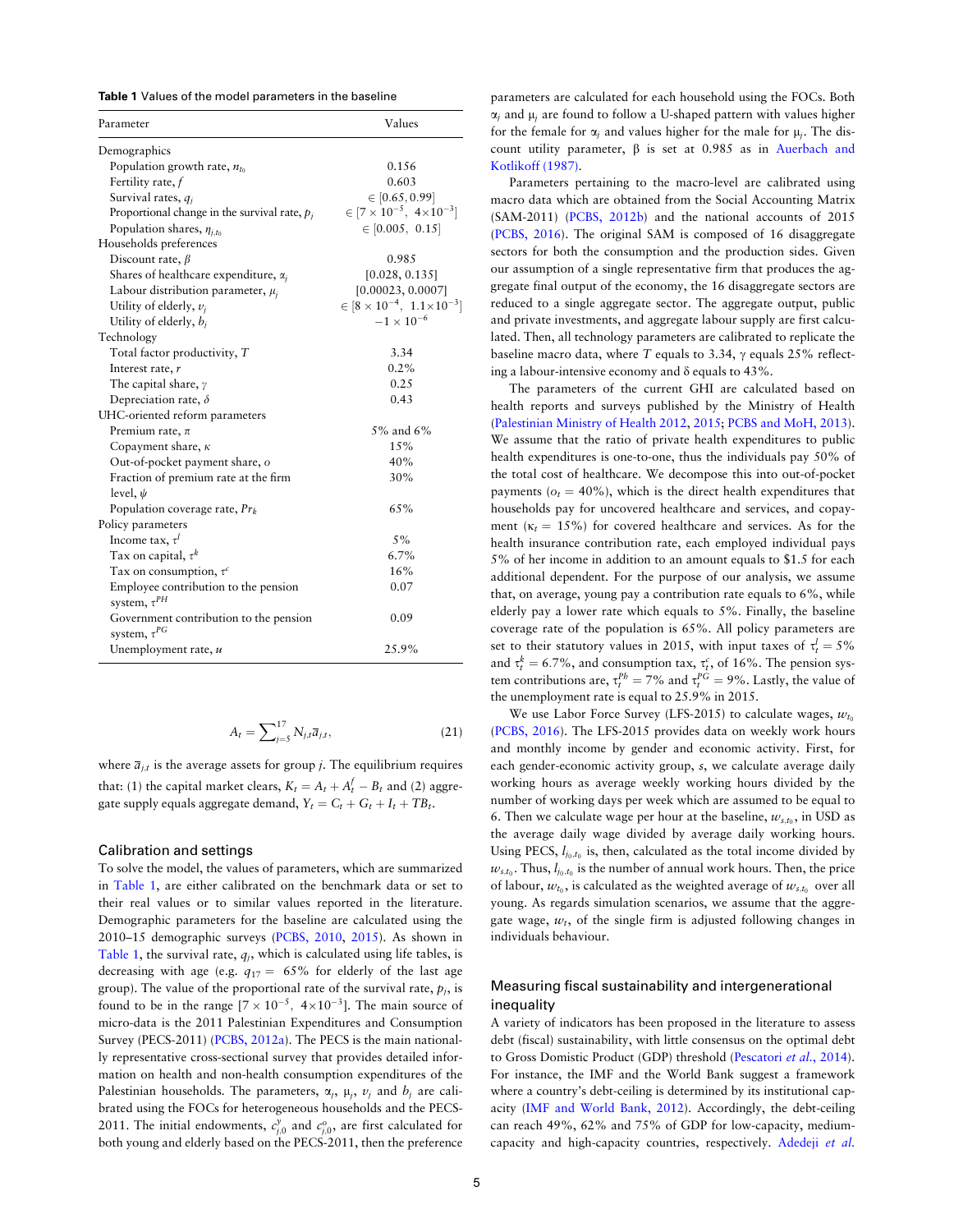(2016) suggest a more prudent debt-level that is at least 10% lower than the debt-ceiling for low-income countries to account for adverse shocks and allow for some fiscal space. Given the limited institutional capacity of the Palestinian Authority and the high exposure to adverse shocks; e.g. political instability (IMF, 2016), we assess fiscal sustainability under alternative policy options using the prudent debt-level of 39% of GDP. Thus, if UHC generates additional debt, the optimal policy adjustment in terms of fiscal sustainability would be the one that generates adequate revenue to close the potential gap between the UHC-ridden debt and the prudent debt-level at a specific period of time.

However, such policy adjustment might not be deemed desirable in terms of intergenerational inequality. We, therefore, measure inequality across generations as the difference in the net UHC-burden borne by each generation at each time period. The net burden for generation g,  $b_t^g$ , is calculated for young and elderly, respectively, as,

$$
b_t^y = [(b_t + b_t^c) + \pi_t w_t l_t + \Delta_t^y] - [(1 - \kappa_t)(1 - o_t)(b_t + b_t^c)]
$$
\n(22)

$$
b_t^{\circ} = \left[ h_t + \pi_t I_t^P + \Delta_t^{\circ} \right] - \left[ (1 - \kappa_t)(1 - o_t) h_t \right], \tag{23}
$$

where  $\Delta$  represents the amount of the UHC-costs transferred to future generations. We, then, define a simple measure—the RIB of UHC—which compares the net burden borne by each generation (young vs elderly and current vs future) in the post- and pre-policy adjustment. The RIB is calculated for young-elderly and currentfuture generations, respectively, as

$$
RIB_t^{yo} = \frac{b_{t,post}^y - b_{t,post}^o}{b_{t,pre}^y - b_{t,pre}^o} \text{ and } RIB_t^{fc} = \frac{b_{t,post}^{y,f} - b_{t,post}^{y,c}}{b_{t,pre}^{y,f} - b_{t,pre}^{y,c}}.
$$
 (24)

Thus, a value greater than one indicates that the policy under consideration tends to widen the gap in the UHC-financing burden across generations. While the two measures can be used to assess intergenerational inequalities, an important distinction is worth highlighting. The  $\mathit{RIB}^{\gamma o}_t$  measures integrational transfers between young and elderly at a certain point of time, which may be considered as a measure of cross-subsidy stance of UHC. The  $\mathit{RIB}^{fc}_t$  captures the intergenerational transfers from current to future generations. A high value of  $\mathit{RIB}_t^{fc}$  means that the future young bear the bulk of the policy adjustment burden.<sup>2</sup>

#### Simulation scenarios

Ensuring a fair UHC shall be considered in the context of fiscal sustainability. We, therefore, assess the impact of UHC on intergenerational inequality under alternative policy options that seek to restore fiscal sustainability within a specific timespan. The analysis involves two phases. The first is the 'UHC-implementation phase' (2015–20) during which the breadth and width of coverage are simultaneously expanded (from 65% to full coverage of population and from 50% to  $70\%$  of the total healthcare costs, $3$  respectively). Results from this microsimulation scenario are referred to as  $S_1$ : benchmark scenario'. The second phase is the 'post-UHC-implementation', which spans over the first six periods following the UHC-implementation (2020–45). During this phase, the following policy options are considered and compared with  $S_1$ . These include: (1) rising income taxes, first, in a proportional  $(S_2)$ , and then, in a progressive manner  $(S_3)$ ; (2) rising insurance premiums, first, in a proportional  $(S_4)$ , and then, in a progressive manner  $(S_5)$  and  $(3)$  rising consumption tax  $(S<sub>6</sub>)$ . We then consider an *early policy adjustment* that involves evaluating the effect of  $(1)$  both taxation and premiums policies in  $a$ phased-manner starting from the UHC-implementation phase  $(S_7)$ 

and  $S_8$ , respectively) and (2) a flat-rate increase in consumption taxes  $(S_9)$ .

## Results: the impact of UHC on fiscal sustainability and intergenerational inequality

Results on the potential impact of UHC reform on intergenerational inequalities are examined in the context of fiscal sustainability (Table 2). As shown in Table 2, in the absence of any policy adjustment, the implementation of UHC (a parallel expansion of UHC breadth and width, *scenario*  $S_1$ ) would have a sizeable impact on fiscal deficit (an increase by 134.4% and 37.3% in Period 1 and Period 7, respectively). As a result, the debt level would exceed the prudent debt-level by 13 points in Period 7 (52.8% of GDP). Under such circumstances, the government may consider a policy adjustment through either debt finance (deferred taxation) or current taxation. We, therefore, consider first the impact of two alternative tax policies that are introduced in the post-UHC implementation phase (Period 3) to finance the UHC debt: a proportional increase in income tax rates from 5% to 10% (scenario  $S_2$ ) and a progressive tax structure where tax rates increase with income quantiles as follows 6%, 8%, 10%, 11% and 12% (scenario  $S_3$ ).<sup>4</sup>

As shown in Table 2, both tax policies can help close the gap between the UHC-ridden debt and the prudent debt-level in Period 7 (a debt-GDP ratio of 39% and 38% under  $S_2$  and  $S_3$ , respectively). As far as the distribution of UHC-financing burden is concerned, the net burden that is borne by the young generations is, as expected, always higher than that borne by the elderly, regardless of the policy option. As compared with  $S_1$  (no-policy adjustment), the RIB of UHC would be five times higher under both policies ( $RIB_{t=7}^{y_0} = 5$ ). It is, therefore, interesting to assess the impact of debt-financing policies on inequalities across young generations. Results on the  $RIB_t^{fc}$ indicates that the RIB between future and current generation would be about seven times higher as compared with the benchmark.

The UHC burden can alternatively be financed through an augmentation in insurance premiums, which are borne by the active young population. Such policy is, first, examined in scenarios S4, which involves a proportional increase in premiums from 6% to 11%. Then, a progressive premiums scheme (7%, 9%, 11%, 12% and 13% for income quintiles) is examined under  $S_5$ . Results, which are reported in Table 2, show that, unlike income tax policies, an equivalent increase in insurance premiums is not adequate to restore the debt-GDP ratio to the prudent level (a debt-GDP ratio of 43%). As regards intergenerational inequality, similar trends to income tax policies are observed. However, smaller magnitudes are observed for the UHC RIB with the  $RIB^{y0}$  and  $RIB^{fc}$  being about four times and five times higher as compared with  $S<sub>1</sub>$ . This indicates that future young generations would bear lower UHC burden under premium policies as compared with income tax policies.

In scenario  $S_6$ , a flat-rate increase of 5% is applied to consumption tax. This policy would reduce the UHC-ridden debt to 42% in Period 7 (three points greater than the prudent level). Similar to tax and premium policies, the net burden that is borne by the future generations is higher than that borne by current generations ( $RIB_{t=7}^{fc} = 4.3$ ). However, unlike scenarios  $S_2$  to  $S_5$  where the young bear the bulk of the burden, under scenario  $S_6$ , the UHC-debt burden is borne by both future young and elderly resulting in a  $RIB_{t=7}^{y0}$ of 2.3.

The government may, alternatively, consider a phased-manner policy adjustment taking place in the first phase of UHCimplementation. We, therefore, examine in *scenarios*  $S_7$  and  $S_8$  the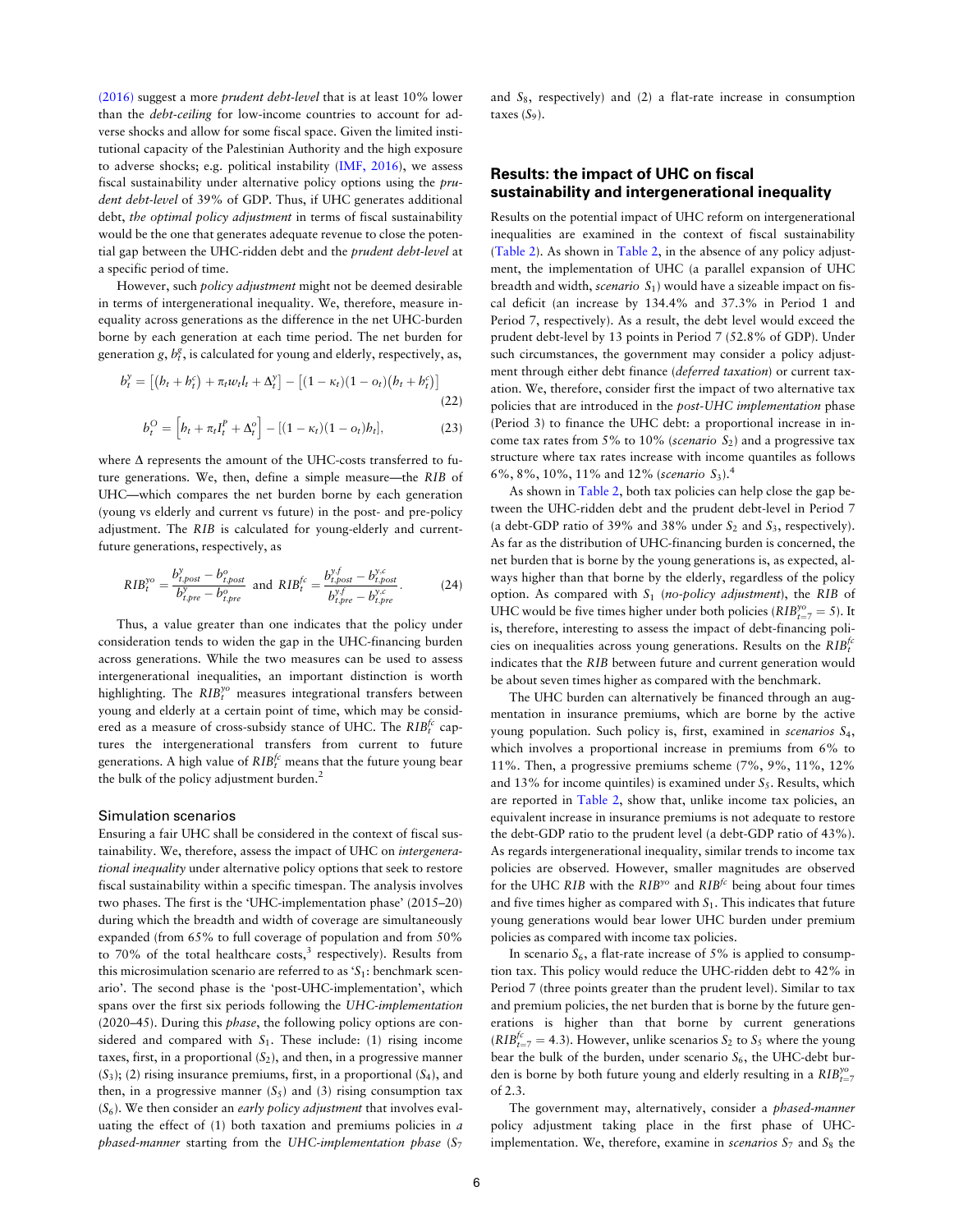|                       |                                                         | Benchmark                                                                                                                                                                                                                                                                                                                                                                                                                                                                            |                                             |                                                     | Deferred-debt finance policy adjustment                 |                                            |                                                                                                                |                                   | Current/phased-manner policy adjustment                          |                                               |
|-----------------------|---------------------------------------------------------|--------------------------------------------------------------------------------------------------------------------------------------------------------------------------------------------------------------------------------------------------------------------------------------------------------------------------------------------------------------------------------------------------------------------------------------------------------------------------------------|---------------------------------------------|-----------------------------------------------------|---------------------------------------------------------|--------------------------------------------|----------------------------------------------------------------------------------------------------------------|-----------------------------------|------------------------------------------------------------------|-----------------------------------------------|
| Indicator             |                                                         | implementation<br><b>UHC</b><br>S <sub>1</sub>                                                                                                                                                                                                                                                                                                                                                                                                                                       | Proportional<br>income tax<br>$\mathcal{S}$ | Progressive<br>income<br>tax<br>$\mathfrak{S}$      | Proportional<br>premiums<br>insurance<br>$\overline{5}$ | Progressive<br>premiums<br>insurance<br>SS | consumption tax<br>Flat-rate<br>$\mathcal{S}$                                                                  | Phased-manner<br>income tax<br>S7 | Phased-manner<br>insurance<br>premium<br>$\overline{\textbf{S}}$ | consumption tax<br>Flat-rate<br>$\mathcal{S}$ |
| Deficit               | Period 3<br>Period 1                                    | 134.284<br>43.893                                                                                                                                                                                                                                                                                                                                                                                                                                                                    | $-45.175$                                   | $-47.345$<br>$\vdots$                               | $-28.329$<br>$\vdots$                                   | $-30.033$                                  | $-37.690$                                                                                                      | $-11.878$<br>$-26.287$            | $-16.299$<br>$-7.388$                                            | $-45.849$<br>$-31.917$                        |
|                       | Period 7<br>Period 5                                    | 37.263<br>43.291                                                                                                                                                                                                                                                                                                                                                                                                                                                                     | $-32.135$<br>$-35.704$                      | $-37.718$<br>$-34.297$                              | $-22.278$<br>$-19.920$                                  | $-24.168$<br>$-21.896$                     | $-27.739$<br>$-24.992$                                                                                         | $-36.288$<br>$-32.108$            | $-19.914$<br>$-22.715$                                           | $-27.578$<br>$-24.867$                        |
| Debt-GDP ratio        | Period 3<br>Period 1                                    | 0.203<br>0.314                                                                                                                                                                                                                                                                                                                                                                                                                                                                       |                                             | $\vdots$                                            | $\vdots$                                                |                                            |                                                                                                                | 0.195                             | 0.198                                                            | 0.176                                         |
|                       | Period 5<br>Period 7                                    | 0.528<br>0.422                                                                                                                                                                                                                                                                                                                                                                                                                                                                       | 0.390<br>0.283<br>0.327                     | 0.322<br>0.281<br>0.381                             | 0.289<br>0.356<br>0.434                                 | 0.288<br>0.352<br>0.427                    | 0.294<br>0.349<br>0.422                                                                                        | 0.272<br>0.391                    | 0.284<br>0.358<br>0.435                                          | 0.236<br>0.312<br>0.393                       |
| Young-Elderly<br>RIB  | Period 5<br>Period 3<br>Period <sub>7</sub><br>Period 1 | $\vdots$<br>$\vdots$<br>$\vdots$                                                                                                                                                                                                                                                                                                                                                                                                                                                     | 5.055<br>4.988<br>4.971                     | 5.195<br>5.132<br>5.151<br>$\overline{\phantom{0}}$ | 3.859<br>3.843<br>3.911<br>$\overline{a}$               | 3.972<br>4.021<br>$\overline{a}$           | 1.736<br>2.105<br>$\overline{1}$                                                                               | 3.516<br>1.860<br>4.977<br>4.971  | 3.843<br>1.608<br>3.852<br>2.792                                 | 2.119<br>1.204<br>2.297<br>1.901              |
| Future-Current<br>RIB | Period 7<br>Period 3<br>Period 5                        | $\vdots$<br>$\vdots$                                                                                                                                                                                                                                                                                                                                                                                                                                                                 | 6.998<br>7.605<br>7.023                     | 7.887<br>7.267<br>7.363                             | 5.462<br>5.039<br>5.023                                 | 5.298<br>5.682<br>5.231                    | 3.793<br>4.114<br>4.332                                                                                        | 3.018<br>2.152<br>3.002           | 2.008<br>2.765<br>2.779                                          | 1.099<br>1.139<br>1.093                       |
|                       |                                                         | (2) The values of the deficit of Scenarios 2–9 are compared with the benchmark scenario. Debt-GDP ratios are the expected values for each period.<br>(4) Three dots indicate that there is no change of the indicator under consideration as compared with the benchmark scenario.<br>(1) Figures of the benchmark scenario are compared with the counterfactual scenario (no UHC) for each period.<br>(3) To calculate the future-current RIB, we choose the first period to be the |                                             |                                                     |                                                         |                                            | reference period. Accordingly, the values of the future-current RIB are normalized to one under all scenarios. |                                   |                                                                  |                                               |

Table 2 Main results of deferred-finance policies and current or phased-manner policies as compared with the benchmark scenario Table 2 Main results of deferred-finance policies and current or phased-manner policies as compared with the benchmark scenario

7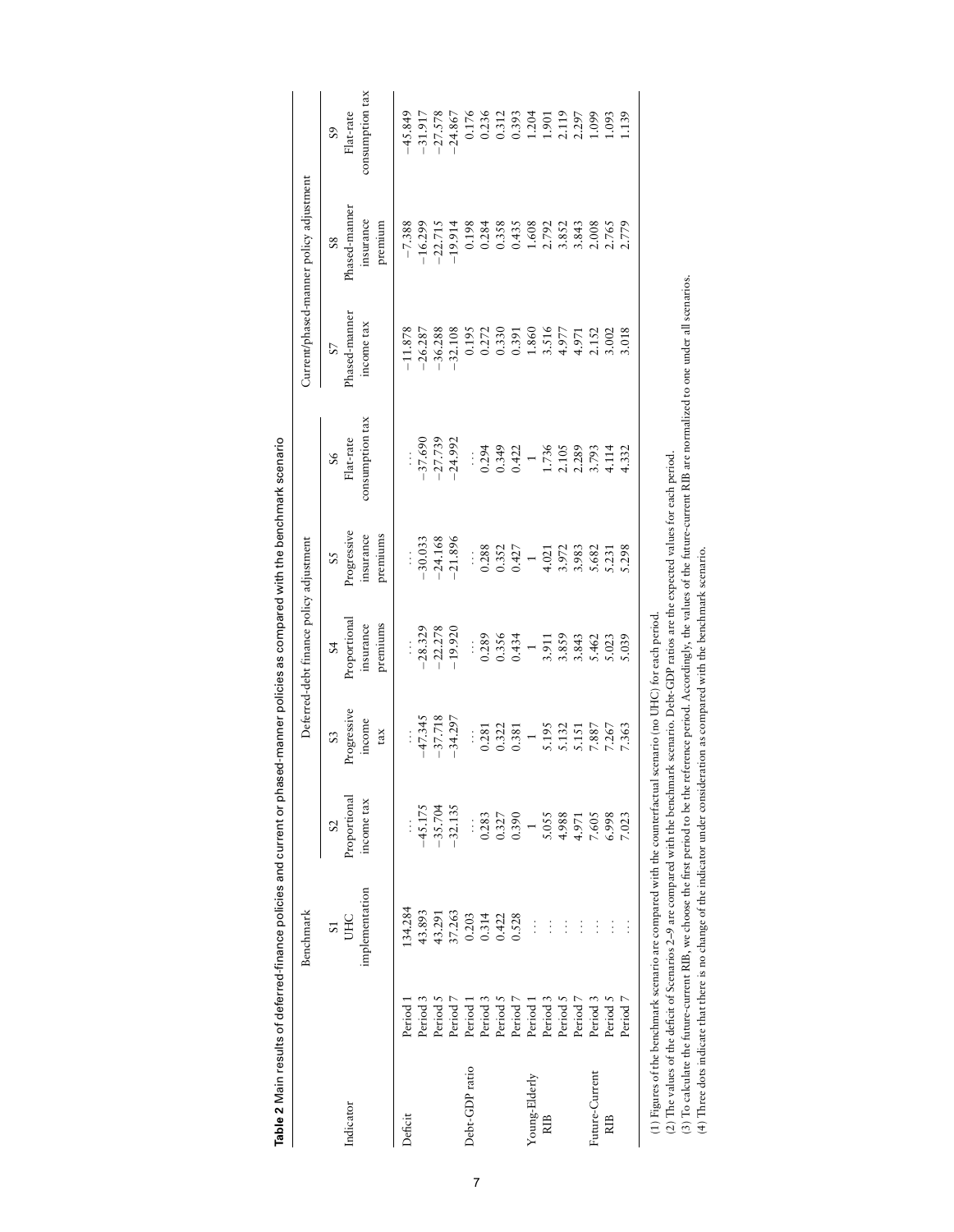impact of a time-varying rates in income tax (from 6% in Period 1 to 10% in Periods 5 to 7) and in insurance premiums (from 7% in Period 1 to 11% in Periods 5 to 7). Results, which are reported in Table 2, show that the impact of the early phased-manner polices are generally similar to that observed when deferred-debt finance policies ( $S_2$  to  $S_5$ ) are adopted. For instance, when implemented in a phased-manner, income tax policy would reduce the debt-GDP ratio to 39.1% as compared with 43.5% under insurance premium policy. Similar effects can also be observed as regards intergenerational inequalities between young and elderly (with the  $RIB_{t=7}^{y_0}$  being five times in  $S_7$  and four times in  $S_8$  higher of that of the benchmark scenario). However, inequality across future and current generations would be lower under scenarios  $S_7$  and  $S_8$  as compared with scen*arios*  $S_2$  to and  $S_5$  ( $RIB_{t=7}^{fc} = 3.0$  in  $S_7$  and 2.8 in  $S_8$ ).

Lastly, we consider the impact of a proportional increase of consumption tax by 5% undertaken in Period 1 (scenarios  $S_9$ ). Results of this scenario are reported in Table 2. Expectedly, the gap of the UHC burden between young and elderly and future and current generations would not significantly increase as compared with other scenarios (with a  $RIB_{t=7}^{y_0}$  of 2.3 and  $RIB_{t=7}^{fc}$  of 1.1). As regards fiscal sustainability, such policy appears to reduce the debt-GDP ratio to 39.3% in Period 7, which is comparable to that obtained for income tax adjustments but lower than that of premium adjustment policy.

## **Discussion**

Results emerging from this article suggest that in the absence of any policy adjustment the simultaneous expansion of the breadth and width of UHC would blow up the fiscal deficit and the debt-GDP ratio (an increase by 37% and 65%, respectively). This indicates that the UHC-fiscal stance is rather unsustainable in the long term, thus, calling for a policy adjustment to service the UHC debt. The question of which policy to choose requires an ex ante evaluation of the potential impact in terms of the magnitude of the revenues generated to service the UHC debt (the sustainability of the fiscal stance) and intergenerational inequality. Assessing the latter requires taking into account the policy impact on relative differences in the net burden borne by the young and the elderly as well as current and future generations in the post- and pre-policy adjustments. This is captured by the relative young-elderly and future-current incremental burden (RIB<sup>yo</sup> and RIB<sup>fc</sup>, respectively) with a value greater than one indicating that the UHC-financing policy may exacerbate intergenerational inequalities. A number of interesting findings are worth discussing in light of the current debate on the sustainability of UHC reforms and its implications on intergenerational transfers.

Results on the first set of scenarios (deferred-debt finance) show that income tax policies may be preferred to other policies in terms of fiscal sustainability. Indeed, both proportional and progressive income taxes can restore the debt-GDP ratio at the prudent level through generating additional revenues to service the UHC debt. Nonetheless, increasing insurance premiums provide an alternative way to mobilize additional resources. In our model, however, such policy appears to generate less revenues compared with other policies. This is not surprising given that employers are assumed to bear 30% of insurance premiums, thus, higher insurance costs would negatively affect employment and, in turn, reduce revenues on labour-income tax. Accordingly, intergenerational transfers (from current to future generations)—as captured by the  $RIB<sup>tc</sup>$ —would be lower under such policy compared with income tax policies. As far as intergenerational transfers between young and elderly (i.e. crosssubsidy) are concerned, premium policies seem to be preferred over

income tax as it is associated with a lower  $RIB^{y_0}$ . Expectedly, implementing a consumption tax policy would spread the burden of the UHC debt over the wider population of future young and elderly (a fairly smaller RIB<sup>yo</sup> compared with other policies).

The deferred-debt policies considered above imply that the UHC debt is repaid in the long term by future generations. Such long-term borrowing involves intergenerational transfers, resulting in high values of  $RIB^{fc}$  ranging between 4 and 7. Examining an early implementation of the above policies in a phased-manner indicates that the UHC debt is spread over current and future generations (as reflected by lower values of the  $RIB<sup>fc</sup>$  compared with those obtained under the deferred-debt policies as shown in Table 2). By comparing phased-manner policies in terms of their implications for fiscal sustainability, both income taxation and premium policies would have similar impact on the debt-GDP ratio as that observed under deferred-debt policies. By contrast, an early consumption taxation may be preferred over a deferred consumption taxation (as it decreases the debt-GDP ratio to 39% vs 42%).

Although the framework proposed in this article can be adapted to assess the UHC implementation in other developing countries settings, some practical limitations are worth mentioning. These mainly relate to the simplifying assumption of a single representative profit-maximizing firm where the baseline value of the total output is equal to the total production of the disaggregate sectors underlying our single aggregate firm. Given the model assumptions, the potential impact of the simulation scenarios on the GDP would be captured via its respective components (i.e. household behaviour, the firm behaviour and the government budget). The rich specification of the OLG model accounts for the impact of alternative policy scenarios on heterogeneous households' preferences (viz. labour supply, health and non-health expenditures, wages, etc.). However, our model does not take into account the potential impact that the UHC may have on the sectoral reallocation and sectoral employment. A possible extension of the model may, thus, include a disaggregation of the production side to include the main sectors of the economy that are expected to be affected by the UHC policies in terms of labour, wages, etc. However, such a disaggregation analysis is beyond the scope of this article.

Another issue that is worth highlighting is related to the model assumptions on the working age cohort. In our model, we assume that the workforce cohort belongs to the young age group of 20–60 years. Although this assumption is context specific, one may opt for a wider age cohort of the workforce on the grounds that the UHC would increase access to healthcare, thus, improve population health capital and labour productivity. However, the impact of UHC on health capital requires a richer dataset on the health of heterogeneous agents, thus, it cannot be explicitly captured in our model. As expected, using our model, sensitivity analyses assuming a longer working age (15–65 years) showed that increasing labour supply would result in higher revenues from taxes and premiums. Accordingly, the debt-GDP ratio would be lower under the UHCfinancing policies considered in this article. Moreover, given a larger young cohort, the burden of the UHC would be distributed among a wider productive population. The gap of the UHC burden between young and elderly would be, therefore, lower under all scenarios. Results of the sensitivity analyses are available in an Appendix.

## Conclusion

This article has examined *ex ante* the potential impact of UHC reform on intergenerational inequalities in view of fiscal sustainability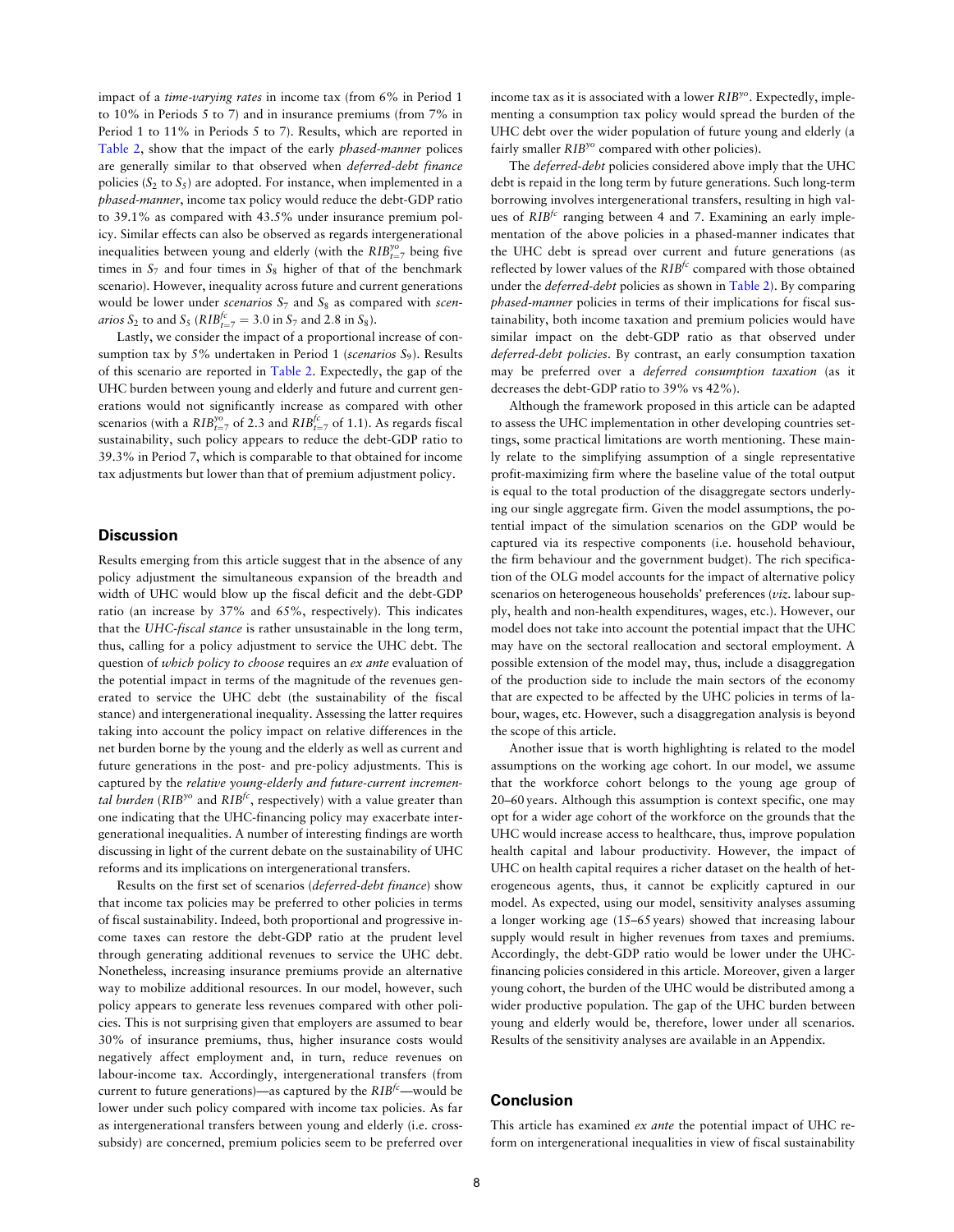using the case of Palestine. The questions of who bears the burden of UHC and whether the UHC-fiscal stance is sustainable in the long-term have been addressed using an OLG-CGE framework. We assessed and compared alternative strategies of financing the deficitridden UHC (viz. deferred-debt, current and phased-manner finance) and their implications on fiscal sustainability and intergenerational inequality. We ignored money-finance and bond-finance due to the absence of seigniorage in our context and only focused on fiscal policies (including income and consumption taxes and insurance premiums). Our results indicate that, in the absence of any policy adjustment, the implementation of UHC (even a gradual expansion in the breadth and width) would explode the fiscal deficit and the debt-GDP ratio. If the UHC debt is financed through deferred-debt policies, then the UHC-debt burden would fall on tomorrow's young generations. If instead, the debt is financed through current policy adjustments, then the UHC burden would fall on both today's and tomorrow's young generations unless the contractionary fiscal policy is released in the long-run (i.e. a temporary fiscal policy is used).

Results show that current or phased-manner policy adjustments involve lower intergenerational transfers as compared with the deferred-debt policy adjustments. From a social equity perspective, some may therefore argue in favour of current or phased-manner policy adjustment rather than deferred-debt. From an economic perspective, among the policy options we examined, the current consumption taxation policy emerged as the *best policy option* in terms of its impact on fiscal sustainability and intergenerational inequalities. It has been argued that in the context of developing countries, altering consumption tax might be easier than income-based policies (income tax and premiums) (Tanzi and Zee, 2000). This is because developing economies are characterized by a relatively high levels of informal employment (Schneider, 2002), which may hinder the fiscal capacity to generate adequate resources from income-based policies (Tanzi and Zee 2000; Ordóñez, 2014). However, from a policy perspective, the capacity of governments to raise additional revenues might be constrained in the short term (Gottret and Schieber, 2006; Kutzin et al., 2016). Under such circumstances, deferred-debt finance may be preferred. A situation in which policymakers may have to trade-off fiscal sustainability against intergenerational inequality. Such trade-offs may be more problematic in the context of low- and middle-income countries because, as mentioned at the outset, the choice of the current and future health financing policy will also depend on the relative size of each generation. In our case, although the share of the elderly is projected to increase by 68% in 2050 as compared with 2015 (reaching 8.8% in 2050), the young generations will form the majority of the polling population (about 44% in 2050). A policy option under which the young generations footing the bill of UHC may thus not be a 'vote winner' as the feasibility of a health financing mechanism also requires political acceptability.

## **Notes**

1. We choose this functional formula of the utility function of health expenditure based on two facts: (1) utility is a non-linear function of health status (with  $v > 0$  and  $b < 0$ ) (Khwaja, 2010) and (2) health expenditure and health status are positively related. Accordingly, since there is no available information on health status, we assume that utility is a function of health expenditure and that the marginal utility of health expenditure is not always positive which is captured by the negative sign of the coefficient of the quadratic term.

- 2. These inequality measures are constructed in a way to measure whether changes in the counterfactual scenarios are magnified in the policy scenarios. Thus, these indices need not to satisfy the main properties of standard inequality measures.
- In our model, the expansion of width is captured by a fall in the direct out-of-pocket payments share,  $o_t$ , from 40% to 17.65%.
- 4. The increase of 5% in the income tax is not arbitrary here. In fact, simulation results of different tax rates, which are not reported here for sake of space, show that a 5% increase in tax would be adequate to restore fiscal sustainability within the timespan. The progressive income tax structure is thus chosen in a way such that additional total tax revenues equals revenues collected from the proportional tax. The same value is chosen for insurance premiums and consumption tax to allow comparison of different policies. Also of note, the choice of the timespan of 7 periods is not arbitrary as the impact of UHC on the fiscal deficit and debt starts to diminish at Period 7.

#### Acknowledgements

This work has been completed thanks to the funding of the A\*MIDEX project (number ANR-11-IDEX-0001-02) funded by the French Government programme Investissements d'Avenir, managed by the French National Research Agency (ANR). This work was also supported by the French National Research Agency (Grants ANR-17-EURE-0020) and the European Union within the context of the EU-FEMISE (Forum Euro-Mediterranean of Institutes of Economics) project 'Support to economic research, studies and dialogue of the Euro-Mediterranean Partnership' (Agreement No. FEM42- 15). This work was also sponsored bythe Economic Research Forum (ERF) and has benefitted from both financial and intellectual support. The contents and recommendations do not necessarily reflect ERF's views.

Conflict of interest statement. We declare no coflicts of interest. .

Ethical approval. No ethical approval was required for this study.

#### References

- Adedeji OS, Ahokpossi C, Battiati C, Farid M. 2016. A Probabilistic Approach to Fiscal Space and Prudent Debt Level: Application to Low-Income Developing Countries. IMF Working Paper, WP/16/163, Washington, D.C.
- Andersen TM, Gestsson MH. 2016. Longevity, growth, and intergenerational equity: the deterministic case. Macroeconomic Dynamics 20: 985–1021.
- Auerbach AJ, Gokhale J, Kotlikoff LJ. 1994. Generational accounting: a meaningful way to evaluate fiscal policy. Journal of Economic Perspectives 8: 73–94.
- Auerbach AJ, Kotlikoff LJ. 1987. Dynamic Fiscal Policy. Vol. 11. Cambridge: Cambridge University Press.
- Balassone F, Cunha J, Langenus G et al. 2008. Fiscal sustainability and policy implications for the euro area. Banque de France NER, 225.
- Bassetto M. 2008. Political economy of taxation in overlapping-generations economy. Review of Economic Dynamics 11: 18–43.
- Creedy J, Guest R. 2008. Changes in the taxation of private pensions: macroeconomic and welfare effects. Journal of Policy Modeling 30: 693–712.
- Dye C, Reeder JC, Terry RF. 2013. Research for Universal Health Coverage. American Association for the Advancement of Science, Washington, D.C.
- Gottret PE, Schieber G. 2006. Health Financing Revisited: A Practitioner's Guide. World Bank Publications, Washington, D.C.
- Grundy E. 2005. Reciprocity in relationships: socio-economic and health influences on intergenerational exchanges between third age parents and their adult children in Great Britain. The British Journal of Sociology 56: 233–55.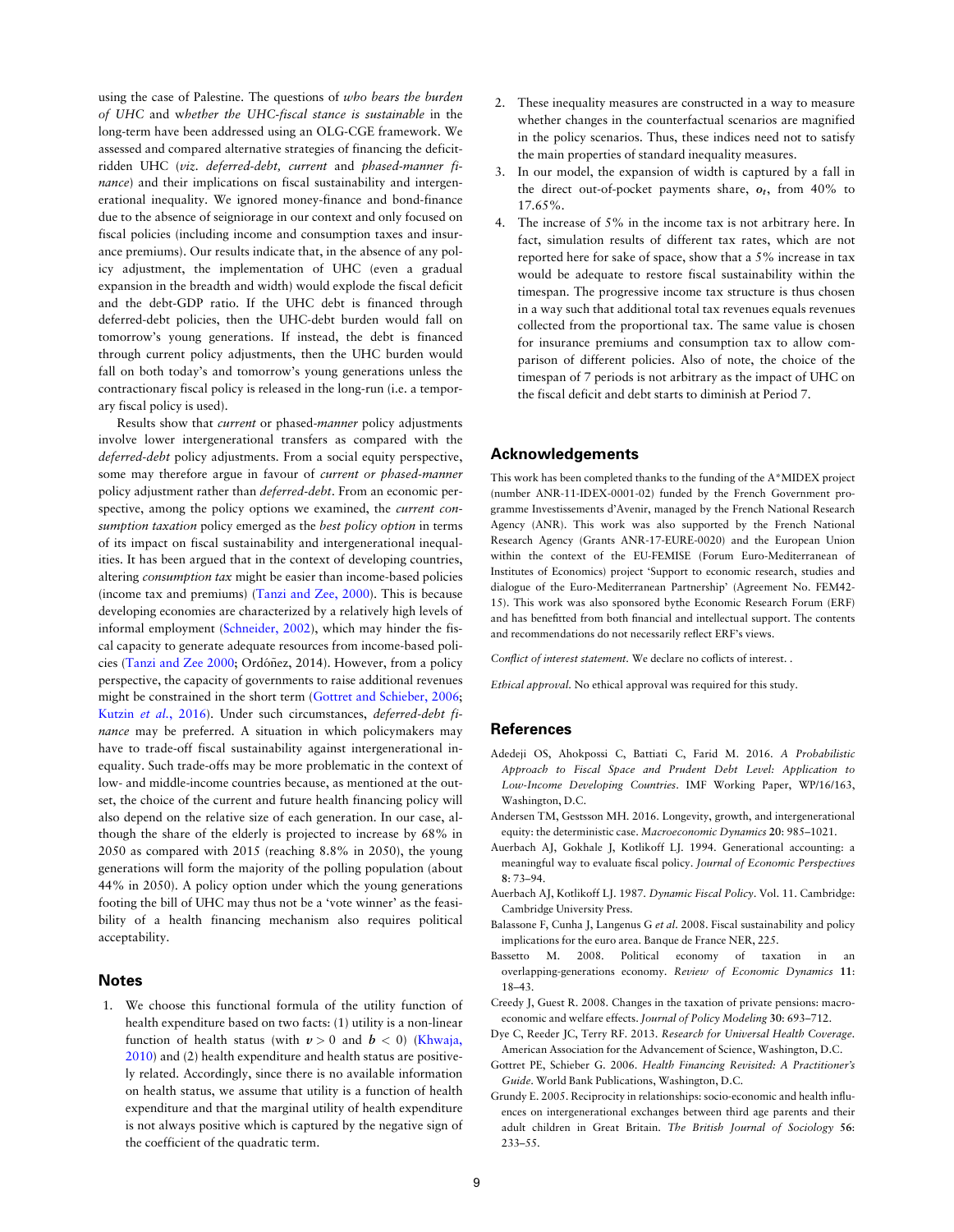- Guest R. 2008. Smoothing the fiscal costs of population ageing in Australia: effects on intergenerational equity and social welfare. The Economic Record 84: 177–92.
- Halliday TJ, He H, Ning L, Zhang H. 2019. Health investment over the life- cycle. Macroeconomic Dynamics 23: 178–38.
- Heller P. 2006. The prospects of creating 'fiscal space' for the health sector. Health Policy and Planning 21: 75–9.
- International Monetary Fund (IMF). 2016. West Bank AND Gaza: Report to the Ad Hoc Liaison Committee. IMF, Washington, D.C., 5 April.
- International Monetary Fund (IMF) and World Bank. 2012. Revisiting the Debt Sustainability Framework for Low-Income Countries. Washington, D.C. https://www.imf.org/external/np/pp/eng/2012/011212.pdf.
- Khwaja A. 2010. Estimating willingness to pay for medicare using a dynamic life-cycle model of demand for health insurance. Journal of Econometrics 156: 130–47.
- Kutzin J, Yip W, Cashin C. 2016. Alternative financing strategies for universal health coverage. In: Scheffler RM (ed). World Scientific Handbook of Global Health Economics and Public Policy: Volume 1: The Economics of Health and Health Systems. Singapore: World Scientific Publishing Co Pte Ltd, 267–309.
- Lagomarsino G, Garabrant A, Adyas A, Muga R, Otoo N. 2012. Moving towards universal health coverage: health insurance reforms in nine developing countries in Africa and Asia. The Lancet 380: 933–43.
- Palestinian Central Bureau of Statistics (PCBS). 2010. Palestinians at the End of 2010. Ramallah, Palestine: Palestinian Central Bureau of Statistics.
- Palestinian Central Bureau of Statistics (PCBS). 2012a. Palestinian Expenditure and Consumption Survey 2011. Ramallah, Palestine: Palestinian Central Bureau of Statistics.
- Palestinian Central Bureau of Statistics (PCBS). 2012b. The Social Accounting Matrix 2011. Ramallah, Palestine: Palestinian Central Bureau of Statistics.
- Palestinian Central Bureau of Statistics (PCBS). 2015. Palestinians at the End of 2015. Ramallah, Palestine: Palestinian Central Bureau of Statistics.
- Palestinian Central Bureau of Statistics (PCBS). 2016. The Labor Force Survey in Palestine 2015. Ramallah, Palestine: Palestinian Central Bureau of **Statistics**
- Palestinian Central Bureau of Statistics (PCBS), Ministry of Health (MoH). 2013. National Health Accounts. Palestinian Central Bureau of Statistics and Ministry of Health, Ramallah, Palestine.
- Palestinian Ministry of Health (MoH). 2012. Annual Health Reports, 2011. Ramallah, Ministry of Health, Health Information Centre.
- Palestinian Ministry of Health (MoH). 2015. Health Report Mid-Year 2015. Ramallah, Ministry of Health, Health Information Centre.
- Pescatori A, Sandri D, Simon J. 2014. Debt and Growth: Is There a Magic Threshold? IMF Working Paper WP/14/34, Washington, D.C.
- Schneider F. 2002. Size and measurement of the informal economy in 110 countries. In: Workshop of Australian National Tax Centre, (vol. 17). Canberra: ANU.
- Smith SK, Tayman J, Swanson DA. 2006. State and Local Population Projections: Methodology and Analysis. Springer Science & Business Media, Berlin.
- Somanathan A, Tandon A, Dao HL, Hurt KL, Fuenzalida-Puelma HL. 2014. Moving toward Universal Coverage of Social Health Insurance in Vietnam: Assessment and Options. World Bank Publications, Washington, D.C.
- Tanzi V, Zee HH. 2000. Tax policy for emerging markets: developing countries. National Tax Journal 53: 299–322.
- Tokuoka K. 2012. Intergenerational Implications of Fiscal Consolidation in Japan. IMF Working Paper No. 12/197, Washington, D.C.
- Tovar JA, Urdinola BP. 2014. Inequality in national inter-generational transfers: evidence from Colombia. International Advances in Economic Research 20: 167–87.
- Van Kippersluis H, Van Ourti T, O'Donnell O, Van Doorslaer E. 2009. Health and income across the life cycle and generations in Europe. Journal of Health Economics 28: 818–30.
- Wickens M. 2012. Macroeconomic Theory: A Dynamic General Equilibrium Approach. Princeton University Press, Princeton.
- World Bank. 2008. West Bank and Gaza Strip Health Policy Report: Reforming Prudently under Pressure. World Bank, Washington, D.C.
- World Health Organization (WHO). 2017. WHO Symposium on Health Financing for UHC Public Financing for UHC: Towards Implementation. Montreux, Switzerland (No. WHO/HIS/HGF/HFWorkingPaper/18.1). World Health Organization.